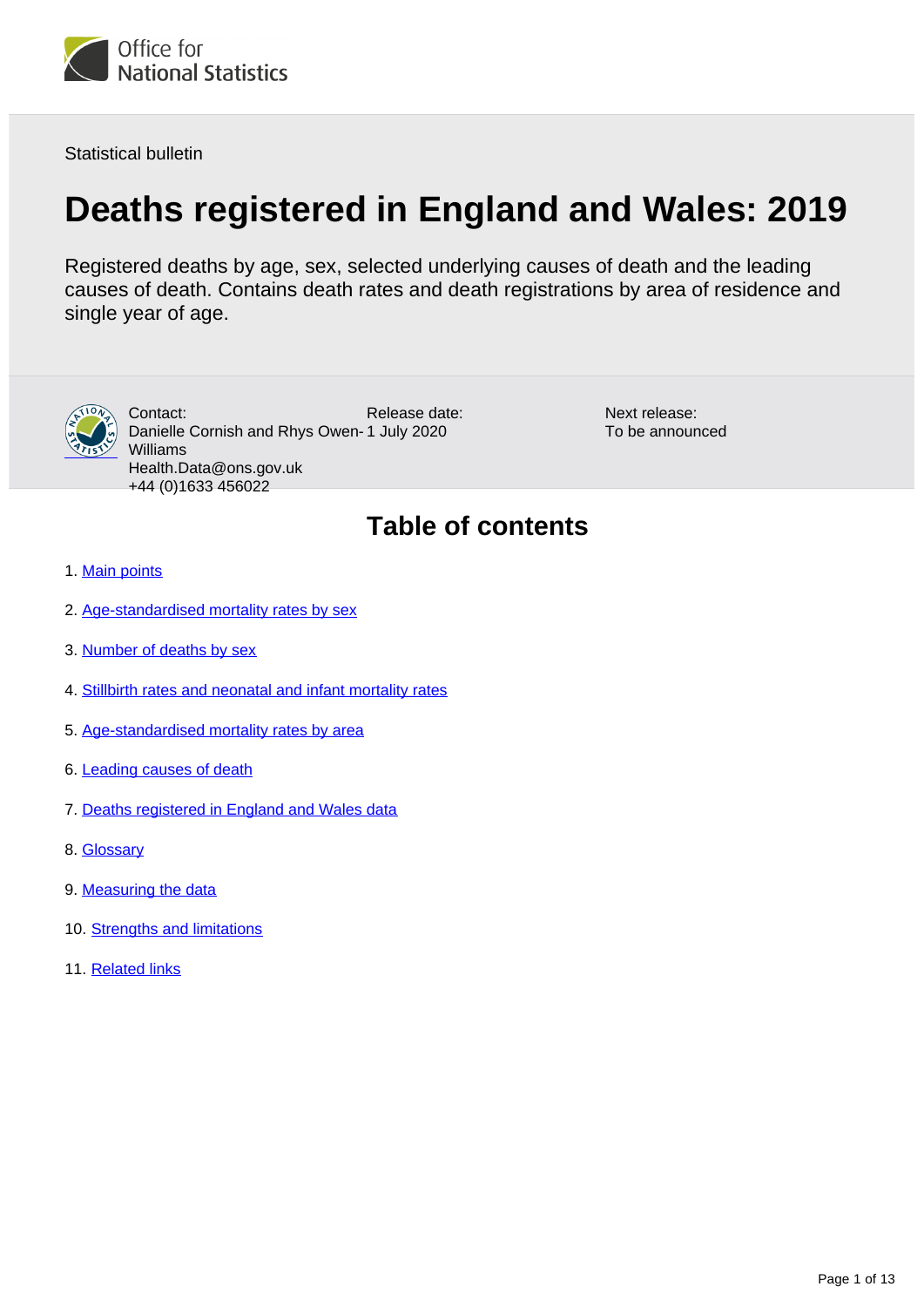## <span id="page-1-0"></span>**1 . Main points**

- In 2019, there were 530,841 deaths registered in England and Wales, a decrease of 2.0% compared with 2018 (541,589 deaths).
- Taking into account the population size and age structure, age-standardised mortality rates (ASMRs) in England and Wales decreased significantly, by 3.7% for males and 4.7% for females.
- The difference between the number of deaths in males and females has been reducing, and in 2019 it decreased to an all time low of 241 deaths (265,300 male deaths and 265,541 female deaths).
- The North East was the region of England with the highest mortality rates and London was the region with the lowest, for both males and females.
- Deaths due to Dementia and Alzheimer disease decreased for the first time since 2009, but it remained the leading cause of death, accounting for 12.5% of all deaths registered in 2019.
- Similar to previous years, Ischaemic heart disease was the leading cause of death for males (13.1% of all male deaths), while in females the leading cause of death was Dementia and Alzheimer disease (16.1% of all female deaths).

This publication provides data on mortality rates and causes of death in 2019, which may be used to compare with provisional data for 2020, including data on deaths during the coronavirus (COVID-19) pandemic, as these become available.

### <span id="page-1-1"></span>**2 . Age-standardised mortality rates by sex**

Age-standardised mortality rates (ASMRs) are a better measure of mortality than the number of deaths, as they account for the population size and age structure.

Since 2001, mortality rates have generally been decreasing. However, following the early 2010s, we have seen a significant [slowdown in mortality improvements](https://www.ons.gov.uk/peoplepopulationandcommunity/birthsdeathsandmarriages/deaths/articles/changingtrendsinmortalityinenglandandwales1990to2017/1990to2018), with ASMRs in recent years declining at a slower rate than before 2010 (Figure 1).

Despite this slowdown, mortality rates for both males and females significantly decreased in 2019. There were 1,079.4 deaths per 100,000 males (3.7% lower than in 2018) and 798.9 deaths per 100,000 females (4.7% lower than in 2018).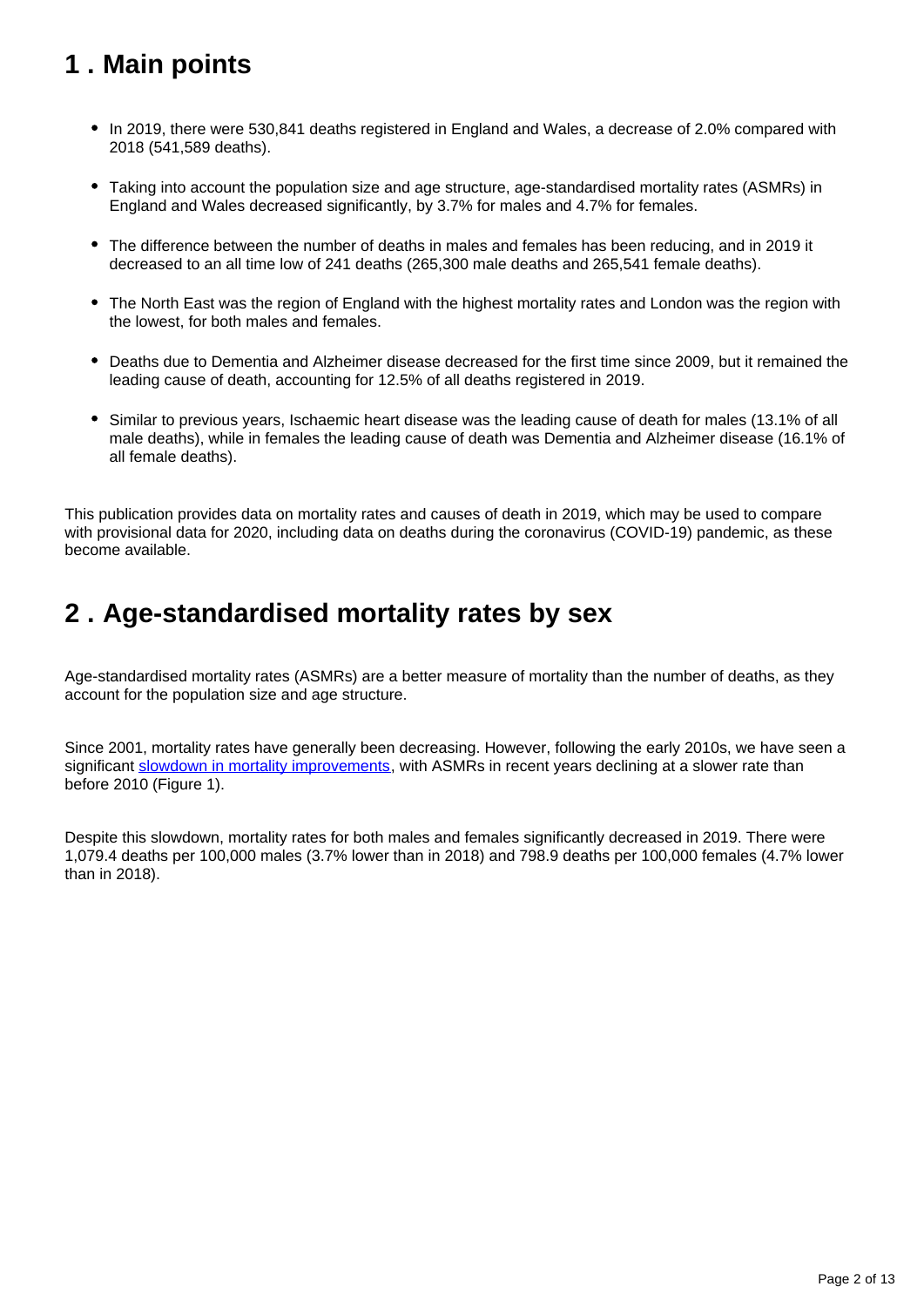### **Figure 1: Age-standardised mortality rates for males and females decreased in 2019**

### **Age-standardised mortality rates, England and Wales, 2001 to 2019**

### Figure 1: Age-standardised mortality rates for males and females decreased in 2019

Age-standardised mortality rates, England and Wales, 2001 to 2019



### **Source: Office for National Statistics – Deaths registered in England and Wales**

### **Notes:**

- 1. Based on deaths registered in each calendar year.
- 2. These rates are for all ages and are standardised to the 2013 European Standard Population.

### <span id="page-2-0"></span>**3 . Number of deaths by sex**

In 2019, there were 530,841 deaths registered in England and Wales, a decrease of 2.0% compared with 2018 (541,589 deaths).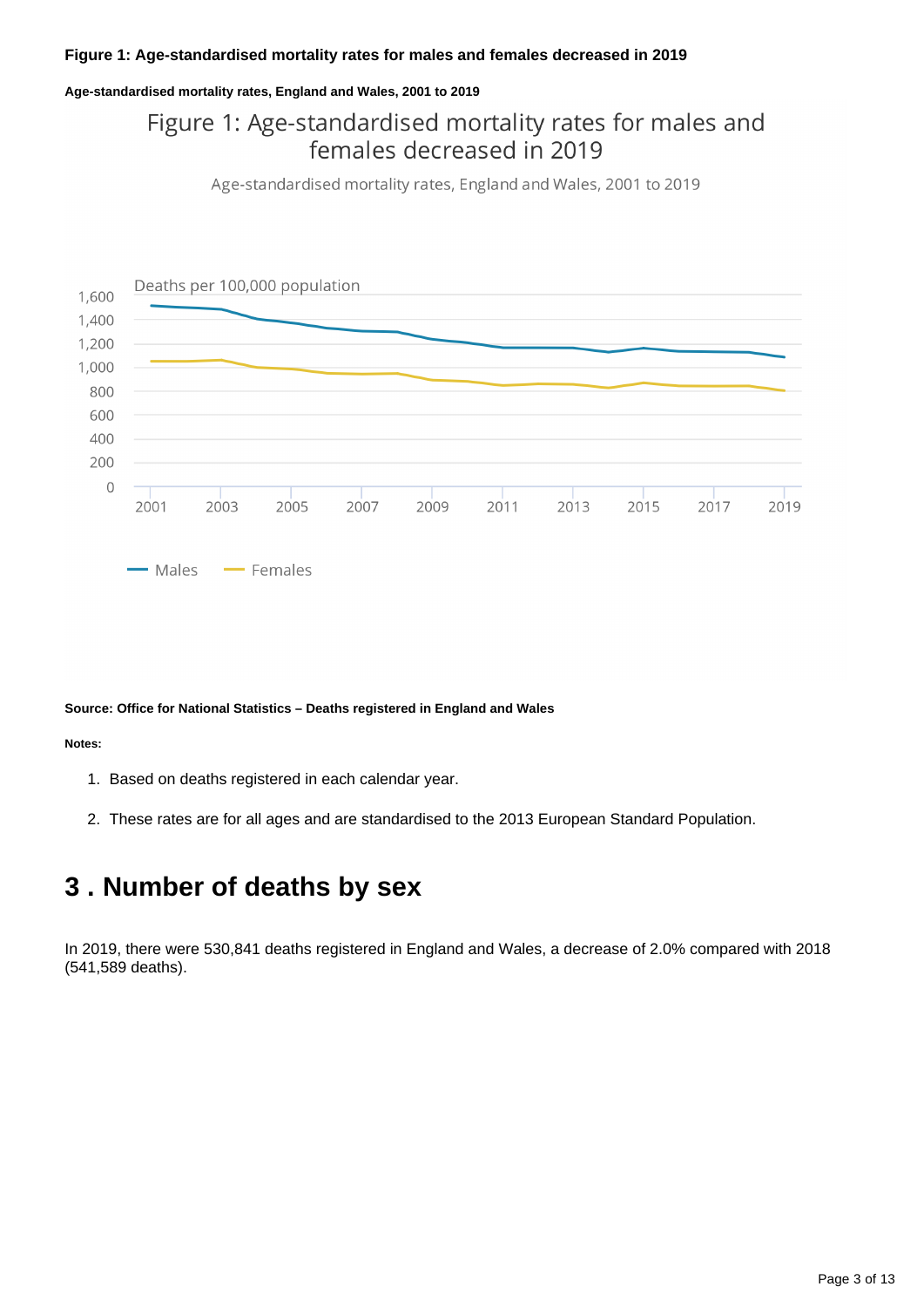### **Figure 2: The annual number of deaths in England and Wales decreased for the first time since 2016**

### **Deaths in England and Wales, 1990 to 2019**

Figure 2: The annual number of deaths in England and Wales decreased for the first time since 2016





#### **Source: Office for National Statistics – Deaths registered in England and Wales**

#### **Notes:**

- 1. Based on deaths registered in each calendar year.
- 2. Updates to the coding framework used to code cause of death took place in 2011 and 2014. More information on these updates is available in [Measuring the data](https://publishing.ons.gov.uk/peoplepopulationandcommunity/birthsdeathsandmarriages/deaths/bulletins/deathsregistrationsummarytables/2019#measuring-the-data).

Over the past 30 years, there have been peaks and troughs in the numbers of deaths registered. From 1999 to the late 2000s, there was a general decline in the number of deaths. After this period, the number of deaths for both males and females started to increase again, and 2018 saw the highest annual deaths since 1999.

The 2019 registration year saw a decrease in deaths registered for the first time since 2016. This was driven by a decrease in the number of female deaths (3.0% lower than in 2018) and number of male deaths (1.0% lower than in 2018) (Figure 2).

Figure 2 shows how the difference in the number of deaths between males and females has decreased in recent years. The largest difference was in 2003, when the number of male deaths was 254,433 and the number of female deaths was 284,718 (a difference of 30,285 deaths). This gap has been closing, and in 2019 the difference reached a new low of 241 deaths (265,300 male deaths and 265,541 female deaths). This may be partly explained by [male life expectancy improving at a slightly faster rate than female life expectancy](https://www.ons.gov.uk/peoplepopulationandcommunity/birthsdeathsandmarriages/lifeexpectancies/bulletins/nationallifetablesunitedkingdom/2016to2018) since early 1980.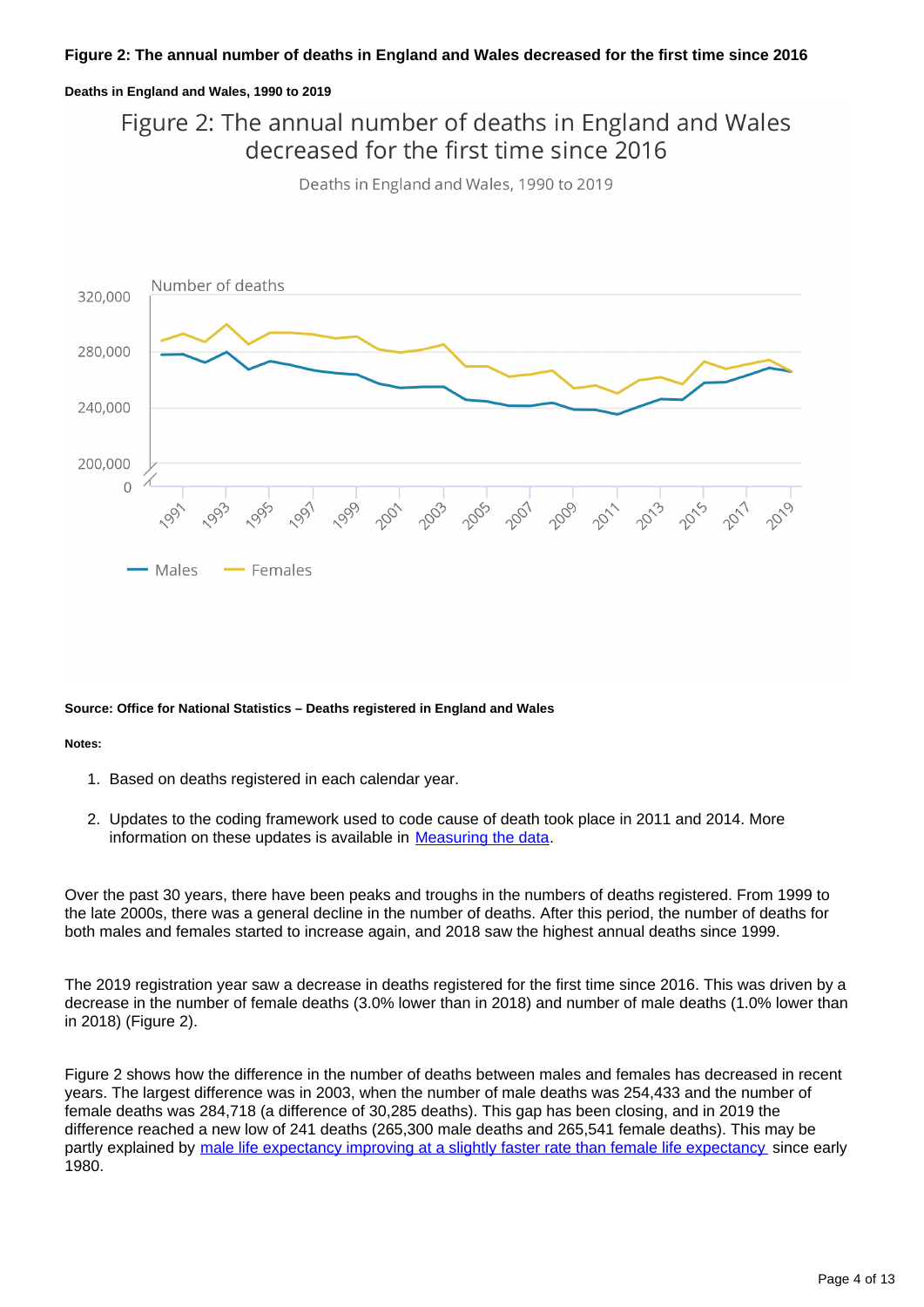## <span id="page-4-0"></span>**4 . Stillbirth rates and neonatal and infant mortality rates**

### **Figure 3: The stillbirth rate in England and Wales continued to fall for the eighth year in a row, to the lowest level on record**

**Stillbirth, neonatal and infant mortality rates (based on death registrations) for England and Wales, 2010 to 2019**

Figure 3: The stillbirth rate in England and Wales continued to fall for the eighth year in a row, to the lowest level on record

Stillbirth, neonatal and infant mortality rates (based on death registrations) for England and Wales, 2010 to 2019



### **Source: Office for National Statistics – Deaths registered in England and Wales**

#### **Notes:**

- 1. Stillbirths per 1,000 based on total births in each calendar year.
- 2. Neonatal and infant deaths per 1,000 based on live births in each calendar year.
- 3. Based on deaths registered in each calendar year.

In 2019, the stillbirth rate in England and Wales reached a new low of 3.9 stillbirths per 1,000 births (Figure 3), from a rate of 4.0 in 2018. The stillbirth rate has reduced every year since 2011 (5.2 stillbirths per 1,000 births), and in 2019 it dropped below the infant mortality rate for the first time. The infant (under one year of age) mortality rate was 4.0 deaths per 1,000 live births in 2019; this has remained relatively unchanged since 2013.

The neonatal (under four weeks old) mortality rate for England and Wales in 2019 was 2.9 deaths per 1,000 live births. This is an increase compared with the rate of 2.8 in 2018, and it remains higher than the all time low of 2.7 seen in 2013 to 2015.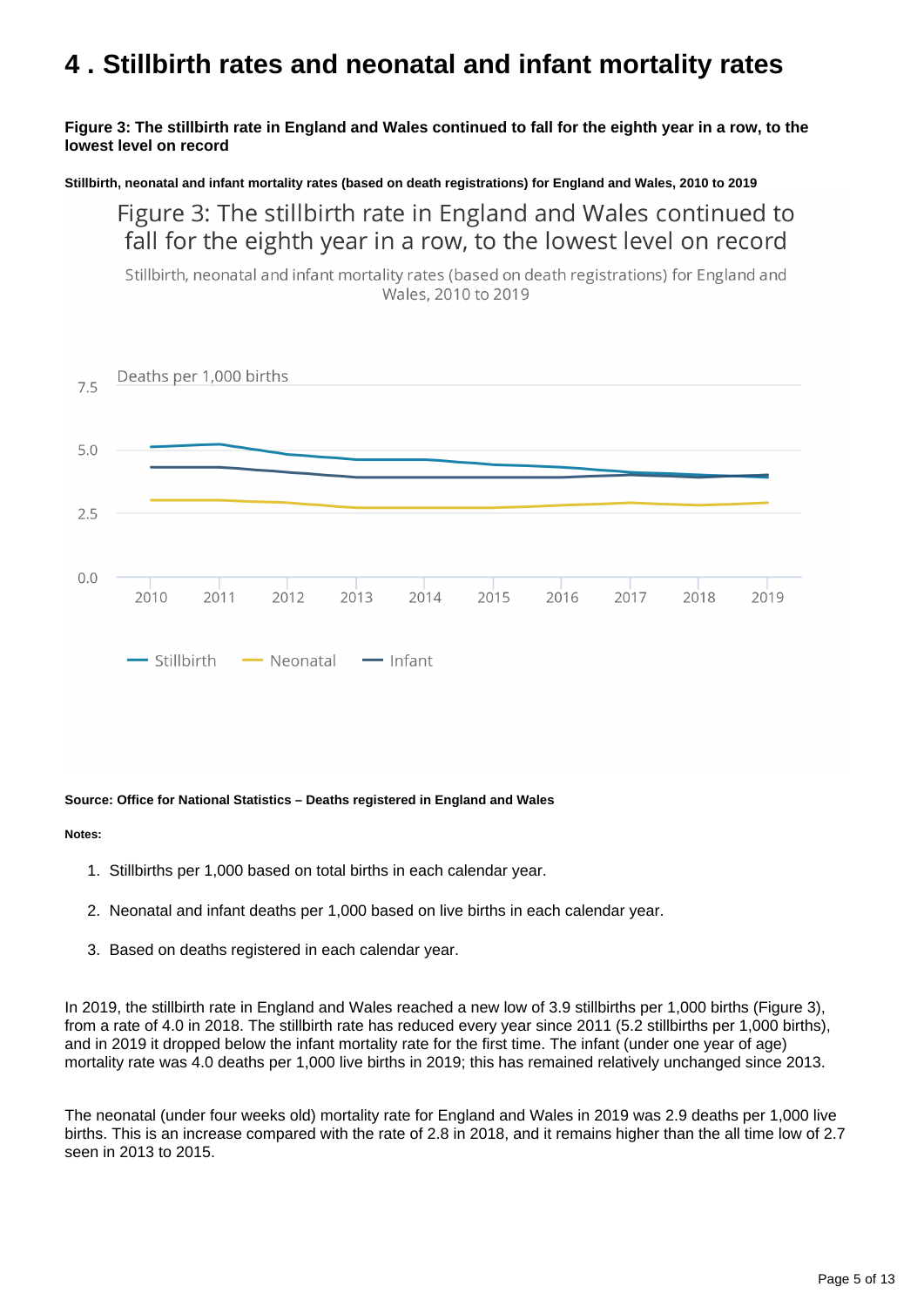Data on stillbirths and infant mortality by local authorities in England and Wales, as well as data for each country separately, are available in the [accompanying dataset](https://www.ons.gov.uk/peoplepopulationandcommunity/birthsdeathsandmarriages/deaths/datasets/deathsregisteredinenglandandwalesseriesdrreferencetables). The figures for England are relevant to those interested in the [government ambition to halve stillbirth and neonatal mortality rates in England between 2010 and 2025](https://www.gov.uk/government/publications/safer-maternity-care-progress-and-next-steps) . Achieving this ambition would mean reducing the stillbirth rate to 2.6 stillbirths per 1,000 births and the neonatal mortality rate to 1.5 deaths per 1,000 live births, by 2025. The Office for National Statistics (ONS) has published a [blog](https://blog.ons.gov.uk/2020/02/20/explaining-trends-in-baby-loss-in-england-and-wales/) that further explores progress against the ambition using occurrence-based data and the extent to which recent increases in live births before 24 weeks has affected the neonatal mortality rate.

The trend in neonatal mortality since 2010 should be considered in the context of the increasing number of extremely pre-term [births](https://www.ons.gov.uk/peoplepopulationandcommunity/birthsdeathsandmarriages/livebirths/datasets/birthcharacteristicsinenglandandwales) (below 24 weeks' gestation) being recorded as live births in recent years. For example, there were 712 recorded in England and Wales in 2014, but this had risen to 861 by 2018.

Unfortunately, many of these babies do not survive, thereby impacting the neonatal (and infant) mortality rates. The reason for the increase needs further investigation, but there are several [potential reasons](https://www.bmj.com/content/360/bmj.k1270/rr) including changes in obstetric and neonatal practice.

Progress against the ambition for England is tracked by the Department of Health and Social Care (DHSC), using our figures. The registration-based figures presented here are the first we have produced for 2019. Some of these deaths will have actually occurred in 2018 and possibly even earlier but were not registered until 2019. More information on differences between when a death is registered and when it occurred is available in a [blog](https://blog.ons.gov.uk/2019/03/07/beware-the-ides-of-march-ons-data-reveals-which-month-we-are-really-most-likely-to-die-in/).

Figures based on when deaths occurred give a more accurate picture of what happened in any given year. We produce a [detailed annual report on child mortality](https://www.ons.gov.uk/peoplepopulationandcommunity/birthsdeathsandmarriages/deaths/bulletins/childhoodinfantandperinatalmortalityinenglandandwales/2018) using occurrence-based figures, and the latest report covers deaths that occurred in 2018.

Registration and occurrence-based figures for any given year will be very similar, and we are able to publish figures based on year of registration sooner. However, we recommend using the occurrence-based figures for assessing annual child mortality rates where possible.

### <span id="page-5-0"></span>**5 . Age-standardised mortality rates by area**

In 2019, there were 496,370 total deaths in England and 33,183 total deaths in Wales. In England, the agestandardised mortality rate (ASMR) per 100,000 was higher for males (1,071.2 deaths per 100,000 males) than for females (792.8 deaths per 100,000 females). In Wales, the rates per 100,000 were higher compared with England for both males (1,162.6) and females (868.1). ASMRs for males and females in both countries decreased compared with 2018.

In England, the region with the highest male ASMR in 2019 was the North East, which had a mortality rate of 1,220.9 deaths per 100,000 males. This is compared with London, which had the lowest male rate of 949.9 per 100,000 males. Similarly, the highest ASMR for females was in the North East (919.8), and the lowest female rate was in London (692.8).

The North East and London also had the highest and lowest mortality rates in 2018. The difference between the regions with the highest and lowest mortality rates has increased in recent years. In 2019, there was a difference of 244.6 deaths per 100,000 population between the region with the highest (North East) and lowest (London) mortality rate. This has increased from 238.0 in 2018 and 233.5 in 2017, showing a greater range of death rates across England.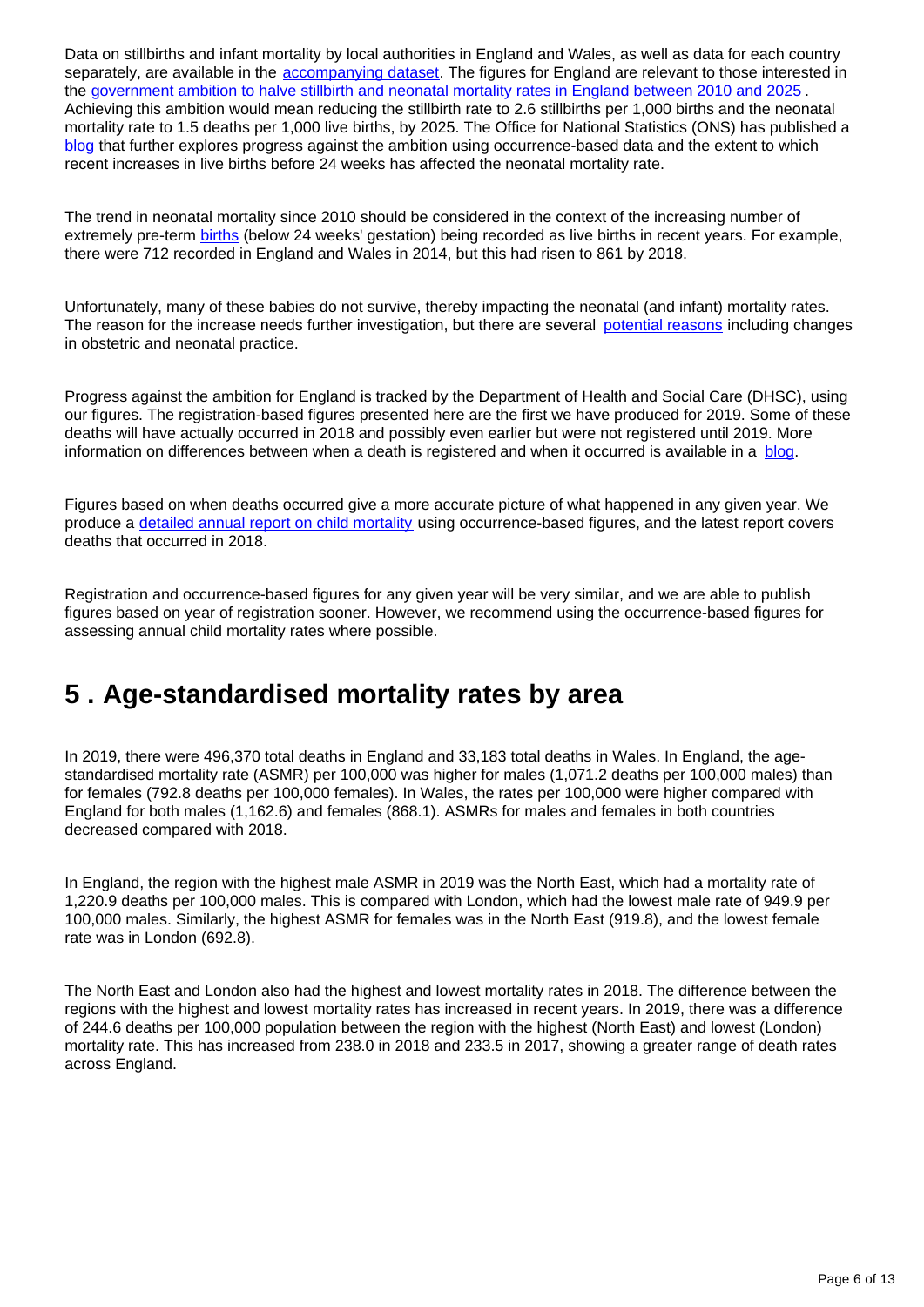### **Figure 4: The North East had the highest age-standardised mortality rates in 2019**

#### **Age-standardised mortality rates, males and females, English regions and Wales, 2019**

### Figure 4: The North East had the highest age-standardised mortality rates in 2019

Age-standardised mortality rates, males and females, English regions and Wales, 2019



#### **Source: Office for National Statistics – Deaths registered in England and Wales**

#### **Notes:**

- 1. Based on deaths registered in each calendar year.
- 2. These rates are for all ages and are standardised to the 2013 European Standard Population.
- 3. Geographies are based on boundaries correct as of February 2020.

Among English local authorities, Blackpool had the highest mortality rate for males (1,553.0 deaths per 100,000 males), and the City of London had the lowest mortality rate for males (545.8 deaths per 100,000 males). These local authorities also had the highest and lowest male ASMRs in 2018. The highest ASMR for females was in Blackburn with Darwen (1,080.3 deaths per 100,000 females), replacing Stoke-on-Trent in 2018. Whereas, the City of London also had the lowest ASMR for females, with 419.2 deaths per 100,000. It is worth noting that the City of London local authority population is small, so for reference the second lowest ASMR for both males and females was in Westminster (652.8 deaths per 100,000 males and 516.9 deaths per 100,000 females).

In Wales, Merthyr Tydfil had the highest male ASMR, at 1352.2 deaths per 100,000 males, replacing Blaenau Gwent in 2018. The lowest male death rate in Wales remained in Monmouthshire (909.1 deaths per 100,000 males). The lowest female mortality rate was in Ceredigion (716.1 deaths per 100,000 females), while Denbighshire had the highest rate for females (1,069.7 deaths per 100,000 females). These areas are both changes from 2018.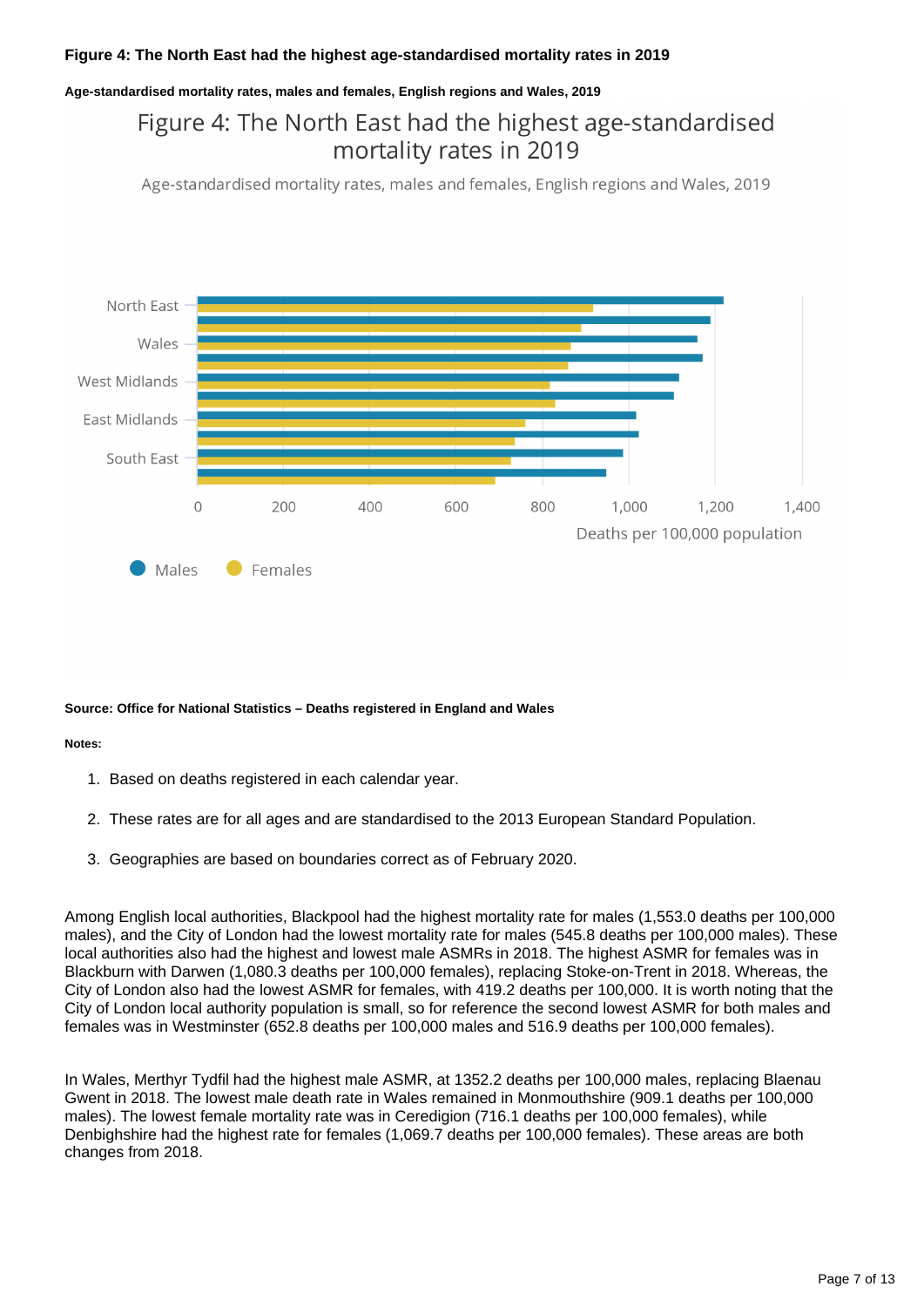## <span id="page-7-0"></span>**6 . Leading causes of death**

The Office for National Statistics's (ONS's) [leading causes of death groupings](https://www.ons.gov.uk/peoplepopulationandcommunity/birthsdeathsandmarriages/deaths/methodologies/userguidetomortalitystatistics/leadingcausesofdeathinenglandandwalesrevised2016) are based on a list developed by the World Health Organization (WHO). This categorises causes of death using the International Classification of [Diseases, tenth edition \(ICD-10\)](https://icd.who.int/browse10/2014/en) into groups that are epidemiologically more meaningful than single ICD-10 codes, for the purpose of comparing the most common causes of death in the population. Causes such as cancer and circulatory diseases are split into different subtypes, with the aim to provide policymakers with enough detail to generate appropriate health policies and interventions.

The leading causes of death accounted for 44.9% of all deaths registered in England and Wales in 2019. Dementia and Alzheimer disease remained the leading cause of death in 2019, but the number of deaths from this cause decreased (69,478 deaths due to Dementia and Alzheimer disease registered in 2018, compared with 66,424 deaths in 2019). This is the first decrease in deaths due to Dementia and Alzheimer disease seen since 2009. The proportion of all deaths that had an underlying cause of Dementia and Alzheimer disease also significantly decreased between 2018 and 2019 (from 12.8% to 12.5% of all deaths).

There are several important reasons why the number of deaths from Dementia and Alzheimer disease has increased in recent years, including:

- Dementia and Alzheimer disease are more likely to occur at older ages; more people [living longer](https://www.ons.gov.uk/peoplepopulationandcommunity/birthsdeathsandmarriages/ageing/articles/livinglongerhowourpopulationischangingandwhyitmatters/2018-08-13) and surviving other illnesses will result in more deaths related to ageing
- a better understanding of dementia, and improved diagnosis, is also likely to have caused increased reporting of dementia on death certificates; this may be a consequence of initiatives put in place in 2013 to 2014, such as the Prime Minister's [challenge on dementia](https://www.gov.uk/government/publications/prime-ministers-challenge-on-dementia-2020) and the government's [mandate to NHS England](https://assets.publishing.service.gov.uk/government/uploads/system/uploads/attachment_data/file/601188/NHS_Mandate_2017-18_A.pdf), which included an ambition that two-thirds of the estimated number of people with dementia in England should have a diagnosis
- updates to the coding framework used to code cause of death took place in 2011 and 2014; these updates increased the number of deaths with an underlying cause of dementia (more information on these updates is available in [Measuring the data\)](https://publishing.ons.gov.uk/peoplepopulationandcommunity/birthsdeathsandmarriages/deaths/bulletins/deathsregistrationsummarytables/2019#measuring-the-data)

The decrease in Dementia and Alzheimer disease deaths in 2019 was driven by a decline in the number of female deaths. Dementia and Alzheimer disease is most common in females, especially at older ages.

In 2018, 16.7% of all female deaths were due to Dementia and Alzheimer disease, compared with 16.1% in 2019. In terms of the numbers of deaths, there were 2,936 fewer female deaths caused by Dementia and Alzheimer disease in 2019 than in 2018 (45,726 in 2018 and 42,790 in 2019), a decrease of 6.4%.

In particular, the number of Dementia and Alzheimer disease deaths in females aged 80 years and over dropped by 2,718 between 2018 and 2019 (a 6.6% decrease). But, it is important to note that we would expect to see the largest change in this age group, as deaths from this cause are most common in women aged 80 years and over (59.1% of all Dementia and Alzheimer disease deaths were in females aged 80 years and over in 2018 and 57.7% in 2019).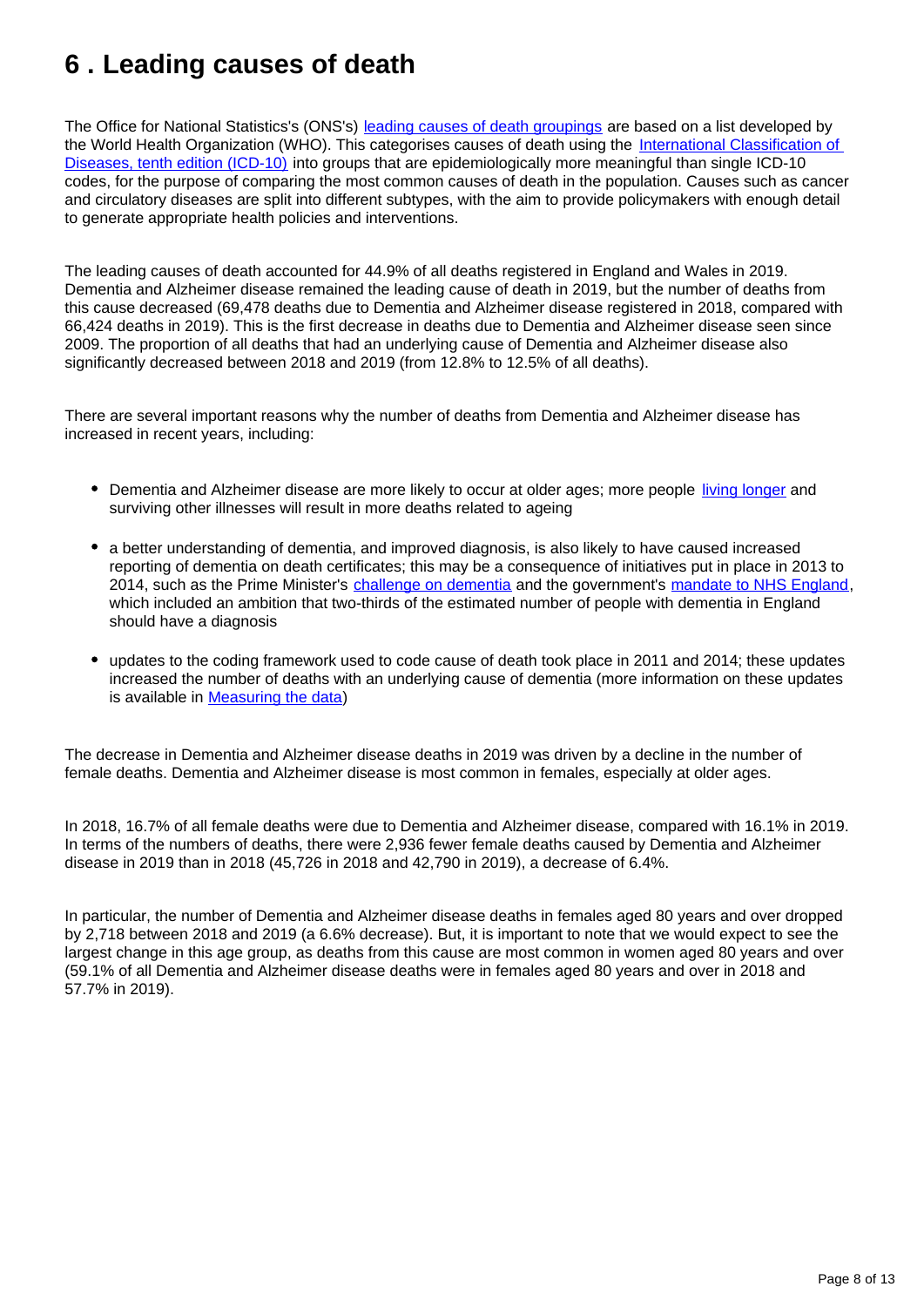Table 1: Ischaemic heart disease and Dementia and Alzheimer disease remained the leading causes of death for males and females in 2019

Leading causes of death by age group and sex, England and Wales, 2019

|                      | <b>Males</b>                                                               | Percentage<br>οf<br>male deaths |
|----------------------|----------------------------------------------------------------------------|---------------------------------|
| All ages             | Ischaemic heart diseases                                                   | 13.1                            |
| 1 to $4$             | Congenital malformations,<br>deformations<br>and chromosomal abnormalities | 13.3                            |
| 5 to 19              | Suicide and injury or poisoning of<br>undetermined intent                  | 17.1                            |
| 20 to 34             | Suicide and injury or poisoning of<br>undetermined intent                  | 28.2                            |
| 35 to 49             | Suicide and injury or poisoning of<br>undetermined intent                  | 12.8                            |
| 50 to 64             | Ischaemic heart diseases                                                   | 17.1                            |
| 65 to 79             | Ischaemic heart diseases                                                   | 14.8                            |
| 80 years<br>and over | Dementia and Alzheimer disease                                             | 15.2                            |
|                      | Females                                                                    | Percentage of<br>female deaths  |
| All ages             | Dementia and Alzheimer disease                                             | 16.1                            |
| 1 to $4$             | Congenital malformations,<br>deformations<br>and chromosomal abnormalities | 22.1                            |
| 5 to 19              | Suicide and injury or poisoning of<br>undetermined intent                  | 13.8                            |
| 20 to 34             | Suicide and injury or poisoning of<br>undetermined intent                  | 17.9                            |
| 35 to 49             | Malignant neoplasm of breast                                               | 12.9                            |
| 50 to 64             | Malignant neoplasm of breast                                               | 10.1                            |
| 65 to 79             | Malignant neoplasm of trachea,<br>bronchus and lung                        | 10.0                            |
|                      | 80 years and over Dementia and Alzheimer disease                           | 22.9                            |

Source: Office for National Statistics – Deaths registered in England and Wales

### Notes

- 1. Based on deaths registered in the calendar year. **[Back to table](#page-0-0)**
- 2. In England and Wales, a conclusion of suicide cannot be returned for children under the age of 10 years. The definition for suicides used here includes deaths from children aged 10 years and over, and it therefore differs from the official suicide definition. [Back to table](#page-0-0)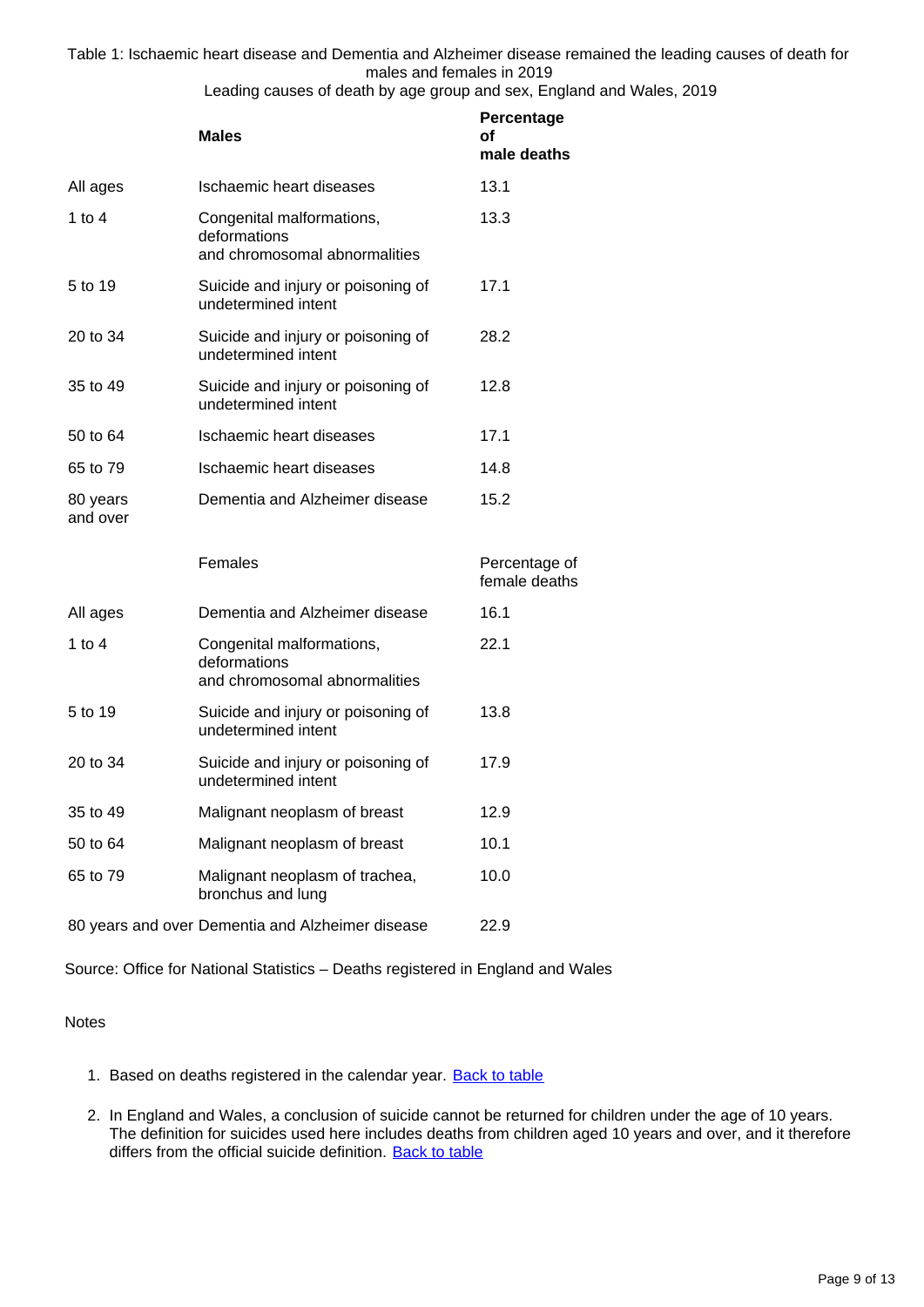When looking at leading causes of death by sex, the leading cause of death was Ischaemic heart disease in males (accounting for 13.1% of all male deaths) and Dementia and Alzheimer disease in females (accounting for 16.1% of all female deaths). These findings are in line with the previous two year's figures.

Compared with last year's figures, there were few variations in the leading cause of death by age and sex (Table 1) except in the following two cases: for males aged 35 to 49 years, suicide and injury or poisoning of undetermined intent became the leading cause of death, replacing accidental poisoning, which is now the second leading cause of death for this group; for females aged 50 to 64 years, malignant neoplasm of breast replaced malignant neoplasm of trachea, bronchus and lung as the leading cause of death. This may be because of the [long-term decrease in the proportion of the population who smoke.](https://www.ons.gov.uk/peoplepopulationandcommunity/healthandsocialcare/healthandlifeexpectancies/bulletins/adultsmokinghabitsingreatbritain/2018#the-proportion-who-are-current-smokers-in-the-uk-its-constituent-countries-and-local-areas-2011-to-2018)

## <span id="page-9-0"></span>**7 . Deaths registered in England and Wales data**

[Deaths registered in England and Wales](https://www.ons.gov.uk/peoplepopulationandcommunity/birthsdeathsandmarriages/deaths/datasets/weeklyprovisionalfiguresondeathsregisteredinenglandandwales)

Dataset | Released 1 July 2020 Annual data on deaths registered by age, sex and selected underlying cause of death. Tables also provide both mortality rates and numbers of deaths over time.

Special extracts and tabulations of mortality data for England and Wales are available to order (subject to legal frameworks, disclosure control, resources and the Office for National Statistics (ONS) charging policy, where appropriate). Enquiries should be made to the Mortality Analysis team by email to health.data@ons. gov.uk or telephone on +44 (0)1633 456022. [User-requested data](https://www.ons.gov.uk/peoplepopulationandcommunity/birthsdeathsandmarriages/deaths/datalist) will be published on our website.

Deaths registered in England and Wales - 21st century mortality

Dataset | Released 1 July 2020

Annual data on the number of deaths registered in England and Wales by age group, sex, year and underlying cause of death, as defined using the International Classification of Diseases, Tenth Revision.

## <span id="page-9-1"></span>**8 . Glossary**

### **Age-standardised mortality rates**

Age-standardised mortality rates (ASMRs) are used to allow comparisons between populations that may contain different proportions of people of different ages. The 2013 European Standard Population is used to standardise rates. In this bulletin, we have adjusted the monthly ASMRs to allow for comparisons with annual rates. For more information, see Measuring the data.

### **Registration delay**

Mortality statistics are compiled from information supplied when deaths are certified and registered as part of civil registration, a legal requirement. According to the **Births and Deaths Registration Act 1953**, a death should be registered within five days unless it is referred to a coroner for investigation. Mortality statistics for a given time period can be based on occurrence (death date) or registration (registration date); registration delay is the difference between date of occurrence and date of registration.

## <span id="page-9-2"></span>**9 . Measuring the data**

This publication provides information concerning mortality rates and causes of death in 2019, which may be used to compare with provisional data for 2020 as these become available.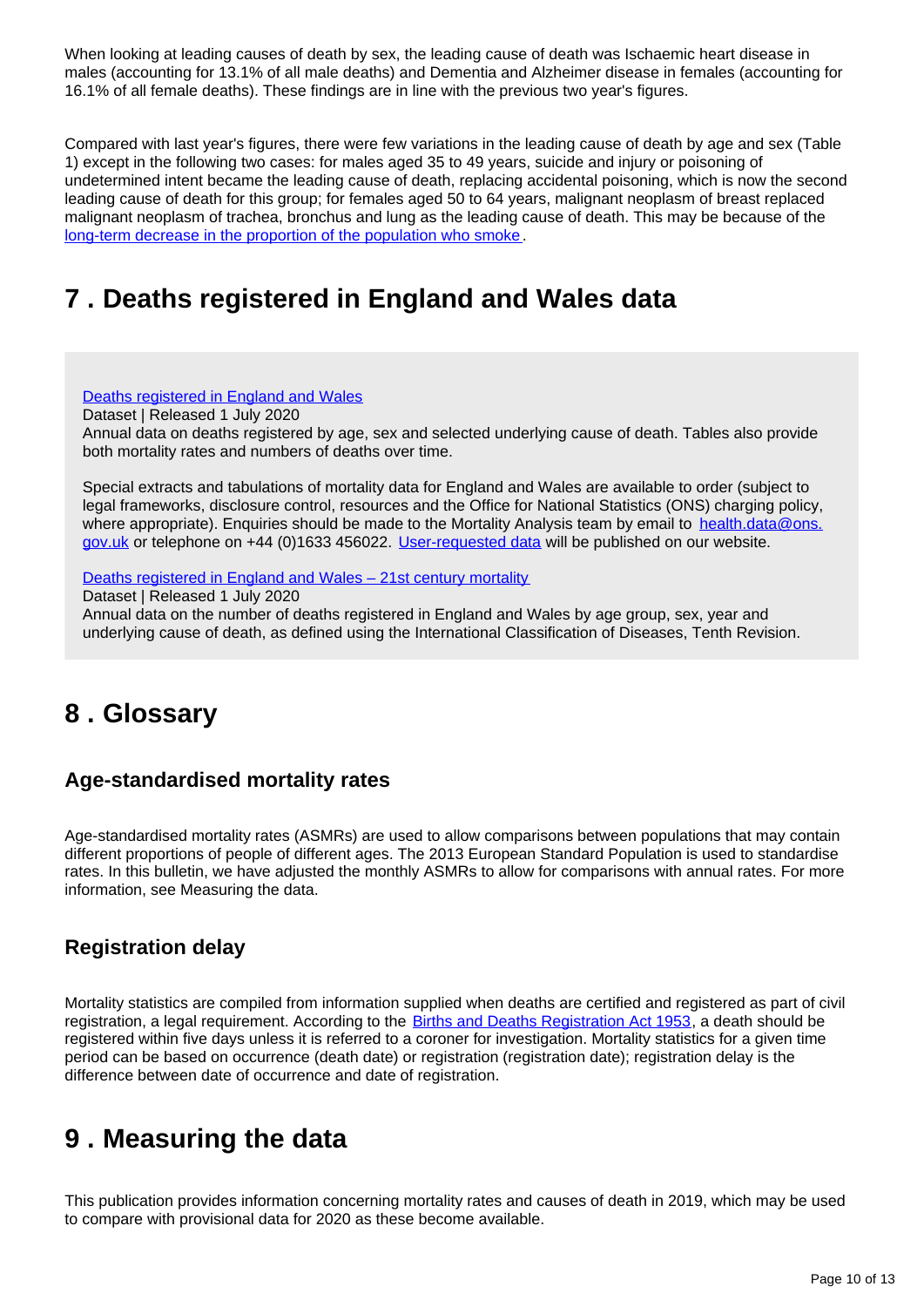- death statistics are compiled from information supplied when deaths are certified and registered as part of civil registration, a legal requirement
- this release provides both summary figures and more detail on both individual causes of death and [selected leading causes of death](https://www.ons.gov.uk/peoplepopulationandcommunity/birthsdeathsandmarriages/deaths/methodologies/userguidetomortalitystatistics/leadingcausesofdeathinenglandandwalesrevised2016), where individual causes are aggregated using a list developed by the World Health Organization (WHO), modified for use in England and Wales
- summary figures published in the release include analysis of causes of death by broad disease groupings (a list of these is available in Section 10 of the User quide to mortality statistics)

Mortality statistics are used for producing population estimates and projections and to quality assure the census estimates. They are also used to carry out further analysis on, for example, life expectancy, health expectancy, causes of death and infant mortality. They also enable the analysis of social and demographic trends.

### **Methodology guides**

More quality and methodology information on strengths, limitations, appropriate uses, and how the data were created is available in the [Mortality statistics in England and Wales QMI.](https://www.ons.gov.uk/peoplepopulationandcommunity/birthsdeathsandmarriages/deaths/methodologies/mortalitystatisticsinenglandandwalesqmi)

Our [User guide to mortality statistics](https://www.ons.gov.uk/peoplepopulationandcommunity/birthsdeathsandmarriages/deaths/methodologies/userguidetomortalitystatistics) provides further information on data quality, legislation and procedures relating to mortality and includes a [glossary of terms](https://www.ons.gov.uk/peoplepopulationandcommunity/birthsdeathsandmarriages/deaths/methodologies/userguidetomortalitystatisticsjuly2017#glossary). Information on how age-standardised mortality rates (ASMRs) are calculated is included.

The [Revisions policy for population statistics \(including mortality statistics\)](http://www.ons.gov.uk/methodology/methodologytopicsandstatisticalconcepts/revisions/revisionspoliciesforpopulationstatistics) is also available.

### **Registration delays**

Death figures reported here are based on deaths registered in the data year. This includes some deaths that occurred in the years prior to 2019 (28,811 out of 530,841 deaths). The Office for National Statistics (ONS) also takes an annual extract of death occurrences in the autumn following the data year to allow for late registrations. Further information on the *impact of registration delays for a range of causes* is available.

### **Infant, neonatal and postneonatal mortality rates**

The infant, neonatal and postneonatal mortality rates in this release have been calculated using the number of deaths registered in the data year. These rates can also be calculated using the number of deaths occurring in the data year; such rates are less timely since the occurrence dataset can only be taken some nine months after the end of the data year to ensure it is acceptably complete.

More data on [deaths](https://www.ons.gov.uk/peoplepopulationandcommunity/birthsdeathsandmarriages/deaths) and [births](https://www.ons.gov.uk/peoplepopulationandcommunity/birthsdeathsandmarriages/livebirths) in England and Wales are available.

### **Coding of deaths**

Deaths are cause coded using the World Health Organization's (WHO) International Classification of Diseases, [tenth edition \(ICD-10\).](https://icd.who.int/browse10/2014/en) Deaths are coded to ICD-10 using IRIS software (version 2013). Cause of death reported here represents the final underlying cause of death for ages 28 days and over. This takes account of additional information received from medical practitioners or coroners after the death has been registered.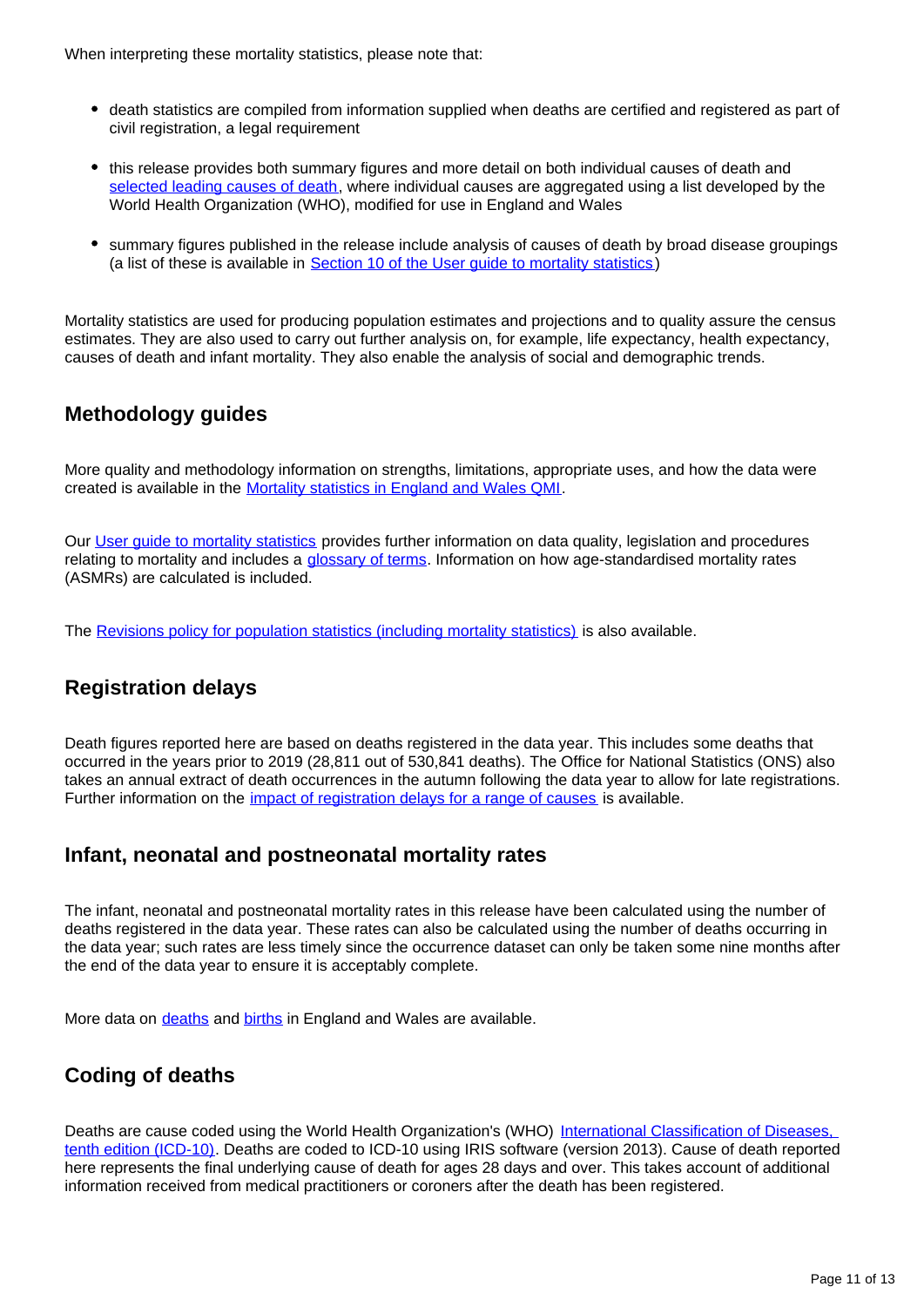In 2011, there was an update to the coding framework (detailed in the [bridge coding study](http://webarchive.nationalarchives.gov.uk/20160105160709/http:/www.ons.gov.uk/ons/rel/subnational-health3/results-of-the-icd-10-v2010-bridge-coding-study--england-and-wales--2009/2009/index.html)) used to code cause of death. This meant that deaths from vascular dementia that were previously coded to cerebrovascular disease (I60 to I69) would be coded to vascular dementia (F01). There were further changes to the framework in 2014 (detailed in the [dual coding study](http://www.ons.gov.uk/peoplepopulationandcommunity/birthsdeathsandmarriages/deaths/bulletins/impactoftheimplementationofirissoftwareforicd10causeofdeathcodingonmortalitystatisticsenglandandwales/2014-08-08)) where deaths that were coded to chest infection (J98) would now be coded to chest infection (J22), but those with a mention of dementia (F01 or F03) would now be coded to dementia (F01 or F03). Additionally, deaths that were previously coded to aspiration pneumonia (I69) where dementia was mentioned on the death certificate would now be coded to dementia (F01 or F03).

On 1 January 2020, we updated the software used to code causes of death and derive a single underlying cause. This is known as Multicausal and Unicausal Selection Engine (MUSE) (IRIS version 5.5). This will impact data in next year's publication, for deaths registered in 2020. More information is available on the [differences caused by](https://www.ons.gov.uk/peoplepopulationandcommunity/birthsdeathsandmarriages/deaths/articles/causeofdeathcodinginmortalitystatisticssoftwarechanges/january2020)  [the change of software](https://www.ons.gov.uk/peoplepopulationandcommunity/birthsdeathsandmarriages/deaths/articles/causeofdeathcodinginmortalitystatisticssoftwarechanges/january2020).

## <span id="page-11-0"></span>**10 . Strengths and limitations**

There is a large degree of comparability in death statistics between countries within the UK. There are some differences, although these are believed to have a negligible impact on the comparability of the statistics. These differences are outlined in the [Mortality statistics in England and Wales QMI.](https://www.ons.gov.uk/peoplepopulationandcommunity/birthsdeathsandmarriages/deaths/methodologies/mortalitystatisticsinenglandandwalesqmi)

Figures in this release represent the number of deaths registered in the calendar year: this includes some deaths that occurred in the years prior to this calendar year, while a proportion of deaths occurring in this year will not be registered until subsequent years.

Figures in this release also represent deaths that were registered in England and Wales: these include some deaths of individuals whose usual residence was outside England and Wales, while any deaths of residents that happened abroad are not included.